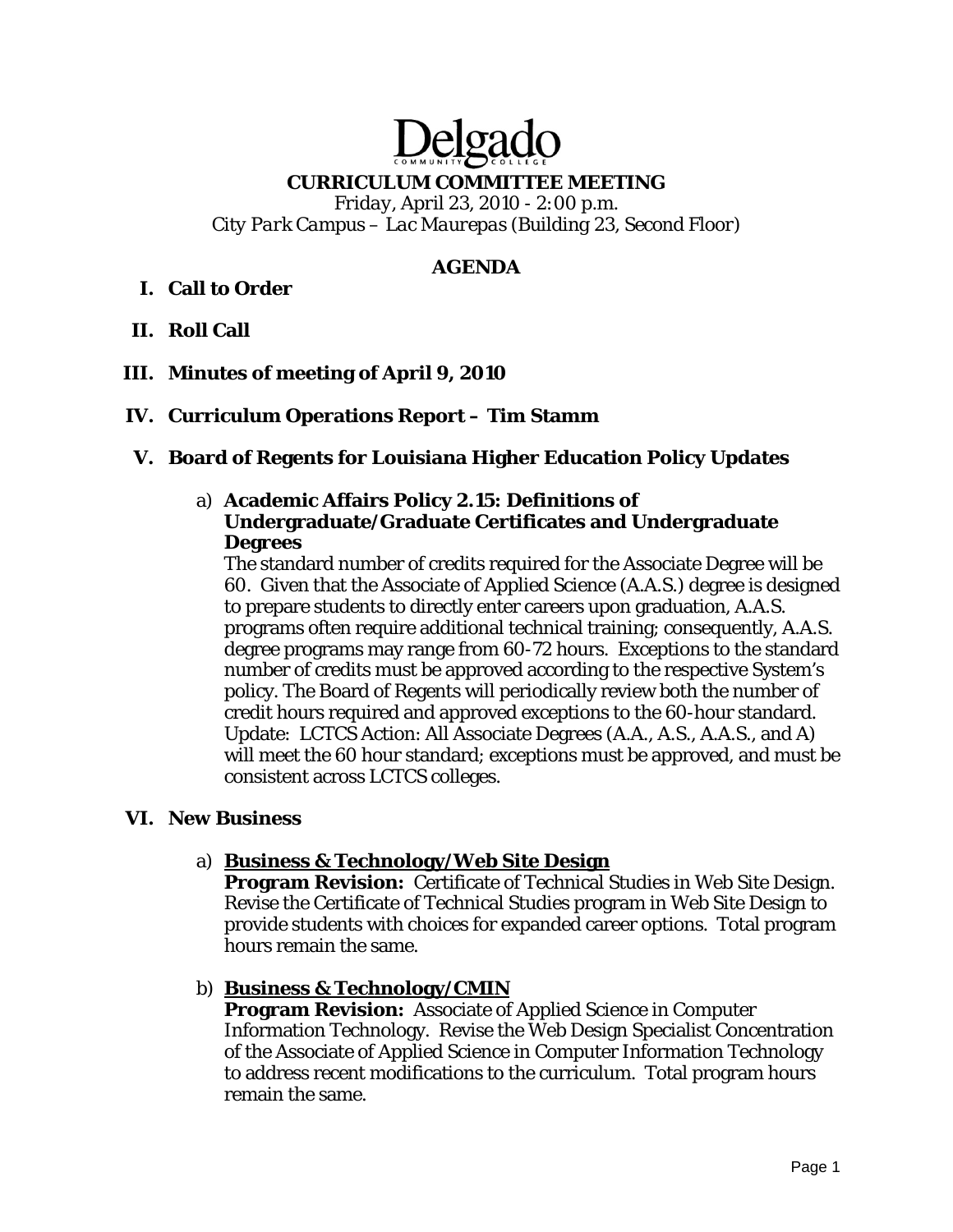# c) **Business & Technology/CMIN**

**Change of Course Title:** ADOT-225: Web Animation and Multimedia for Windows. Change the title of ADOT-225: Web Animation and Multimedia for Windows to ADOT-225: Multimedia and Animation Technologies with Flash. The proposed title more accurately reflects the content and student learning outcomes of the course.

# d) **Business & Technology/CMIN**

**Concept Proposal of a New Technical Competency Area:** Creation of a new twelve (12) credit hour Technical Competency Area (TCA) in Digital Media Technologies. Digital Media focuses on the development, use, critical evaluation, and regulation of new electronic communication technologies using computer applications. The proposed Technical Competency Area will prepare individuals to function as developers and managers of digital communications media. Includes instruction in computer and telecommunications technologies and processes; design and development of digital communications; marketing and distribution; digital communications regulation, law, and policy; the study of human interaction with, and use of, digital media; and emerging trends and issues.

# e) **Arts & Humanities/CRJU**

**Change of Prerequisite Requirements:** CRJU-209: Criminology. Addition of CRJU-103: Corrections Process OR CRJU-105: Criminal Justice System as a prerequisite to CRJU-209: Criminology. Currently, the course has no prerequisite requirements. As a 2XX level capstone course, foundational knowledge in Criminal Justice is necessary for student success in the Associate of Arts degree in Criminal Justice.

#### f) **Arts & Humanities/CRJU**

**Change of Prerequisite Requirements:** CRJU-298: Criminal Justice Practicum. Addition of CRJU-103: Corrections Process OR CRJU-105: Criminal Justice System as a prerequisite to CRJU-298: Criminal Justice Practicum. Currently, the course has no prerequisite requirements. As a 2XX level capstone course, foundational knowledge in Criminal Justice is necessary for student success in the Associate of Arts degree in Criminal Justice.

#### g) **Arts & Humanities/CRJU**

**Change of Prerequisite Requirements:** CRJU-203: Evidence. Addition of CRJU-103: Corrections Process OR CRJU-105: Criminal Justice System as a prerequisite to CRJU-203: Evidence. Currently, the course has no prerequisite requirements. As a 2XX level course, foundational knowledge in Criminal Justice is necessary for student success in the Associate of Arts degree in Criminal Justice.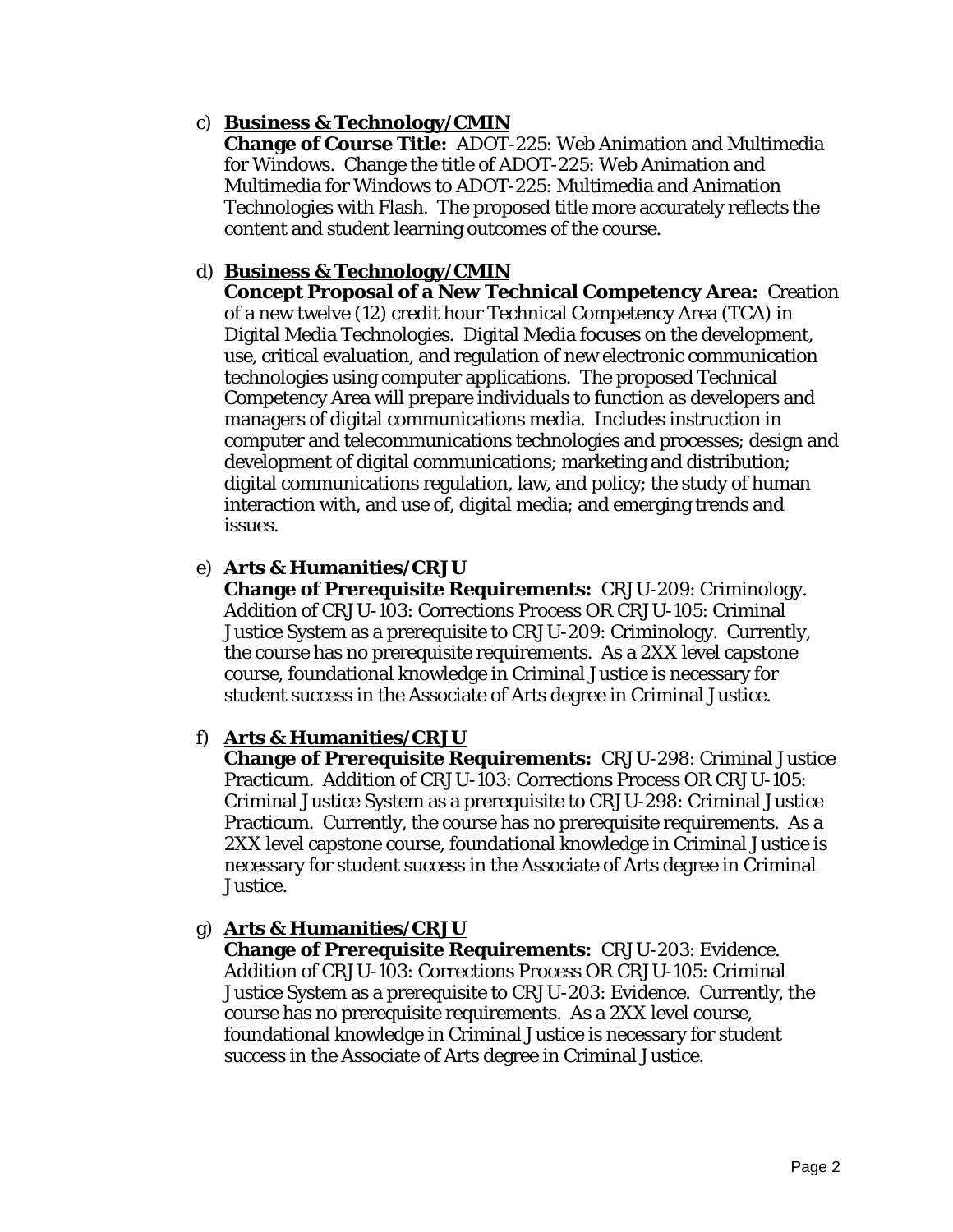# h) **Arts & Humanities/CRJU**

**Change of Prerequisite Requirements:** CRJU-204: Legal Rights of the Confined. Addition of CRJU-103: Corrections Process OR CRJU-105: Criminal Justice System as a prerequisite to CRJU-204: Legal Rights of the Confined. Currently, the course has no prerequisite requirements. As a 2XX level course, foundational knowledge in Criminal Justice is necessary for student success in the Associate of Arts degree in Criminal Justice.

#### i) **Arts & Humanities/CRJU**

**Change of Prerequisite Requirements:** CRJU-222: Drug Abuse. Addition of CRJU-103: Corrections Process OR CRJU-105: Criminal Justice System as a prerequisite to CRJU-222: Drug Abuse. Currently, the course has no prerequisite requirements. As a 2XX level course, foundational knowledge in Criminal Justice is necessary for student success in the Associate of Arts degree in Criminal Justice.

# j) **Arts & Humanities/CRJU**

**Change of Prerequisite Requirements:** CRJU-240: Juvenile Delinquency. Addition of CRJU-103: Corrections Process OR CRJU-105: Criminal Justice System as a prerequisite to CRJU-240: Juvenile Delinquency. Currently, the course has no prerequisite requirements. As a 2XX level course, foundational knowledge in Criminal Justice is necessary for student success in the Associate of Arts degree in Criminal Justice.

# k) **Arts & Humanities/CRJU**

**Change of Prerequisite Requirements:** CRJU-261: Constitutional Law. Addition of CRJU-103: Corrections Process OR CRJU-105: Criminal Justice System as a prerequisite to CRJU-261: Constitutional Law. Currently, the course has no prerequisite requirements. As a 2XX level course, foundational knowledge in Criminal Justice is necessary for student success in the Associate of Arts degree in Criminal Justice.

# l) **Arts & Humanities/CRJU**

**Change of Prerequisite Requirements:** CRJU-270: Victimology. Addition of CRJU-103: Corrections Process OR CRJU-105: Criminal Justice System as a prerequisite to CRJU-270: Victimology. Currently, the course has no prerequisite requirements. As a 2XX level course, foundational knowledge in Criminal Justice is necessary for student success in the Associate of Arts degree in Criminal Justice.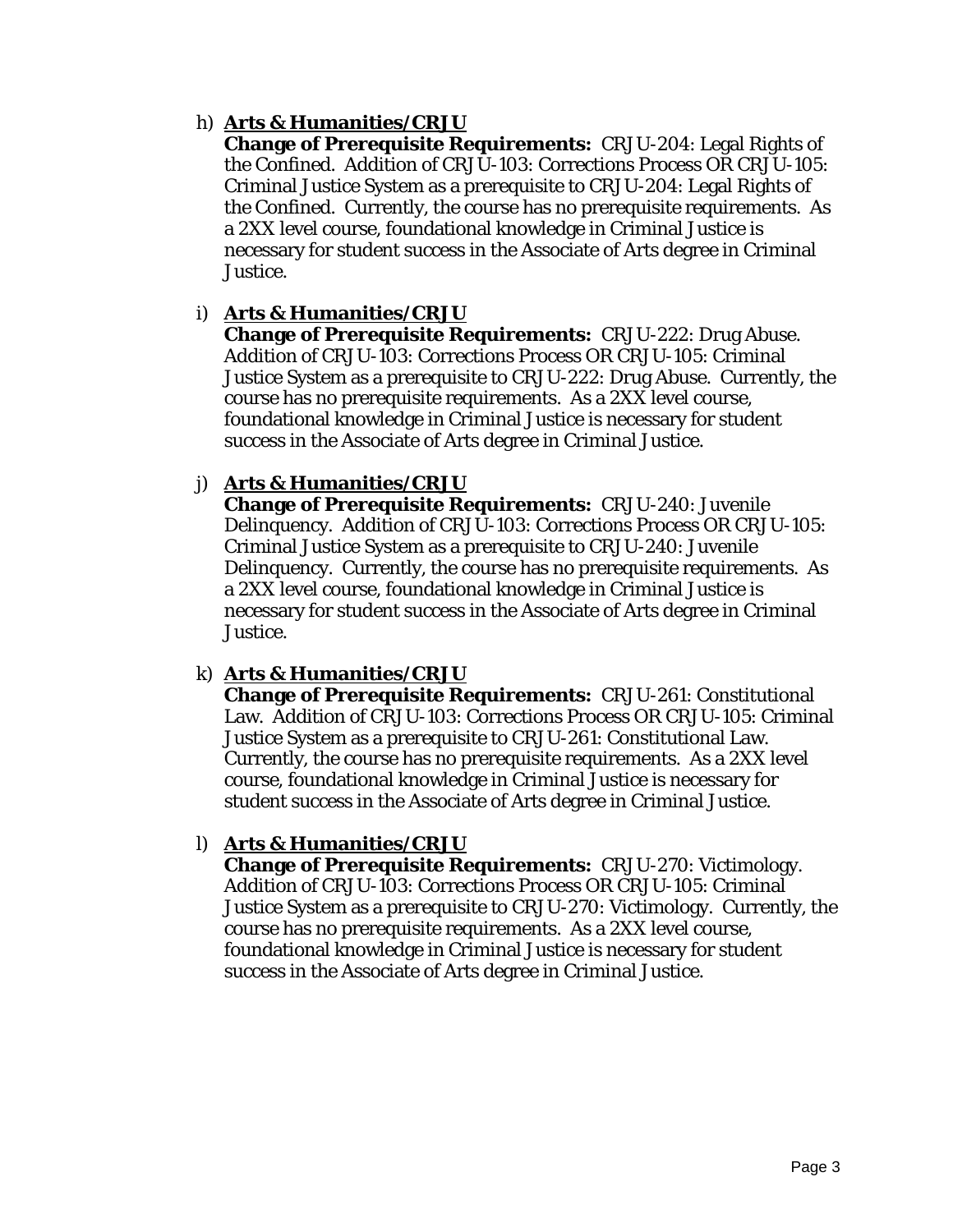#### m) **Arts & Humanities/CRJU**

**Change of Prerequisite Requirements:** CRJU-295: Criminal Justice Research. Addition of CRJU-103: Corrections Process OR CRJU-105: Criminal Justice System as a prerequisite to CRJU-295: Criminal Justice Research. Currently, the course has no prerequisite requirements. As a 2XX level capstone course, foundational knowledge in Criminal Justice is necessary for student success in the Associate of Arts degree in Criminal Justice.

#### n) **Arts & Humanities/CRJU**

**Program Revision:** Associate of Arts in Criminal Justice. Revise the Associate of Arts in Criminal Justice. Add: PSYC-290: Forensic Psychology to the list of choices (15 hours) in Required Courses in Major. Forensic Psychology is a useful course in the Criminal Justice/Research field.

# o) **Arts & Humanities/CRJU**

**Program Revision:** Associate of Arts in Criminal Justice. Delete: Approved Electives. Program hours decrease from **69** to **60** to comply with Board of Regents for Louisiana Higher Education Academic Affairs Policy 2.15.

# p) **Communication/ASLS**

**Change of Program Description:** Revise the description of the Associate of Arts in American Sign Language Interpreting to state: "The American Sign Language Interpreting Studies Department recognizes that a sociolinguistic and cultural approach to the instruction of signed language, specifically American Sign Language, best models the language used in conversation, formally and informally, by the Deaf community and is incorporated into all educational components of the ASLS curriculum. The American Sign Language Interpreting degree provides academic instruction in the field of sign language interpreting. The program prepares interpreters to work in a variety of entry level settings with a diverse population. Upon completion of the degree, students are prepared to take the national certification knowledge examination and to seek advance degrees." The revised description more accurately reflects the content and purpose of the degree program.

# q) **Communication/ASLS**

**Program Termination:** Certificate of Technical Studies in American Sign Language Studies. Delete the Certificate of Technical Studies program in American Sign Language Studies.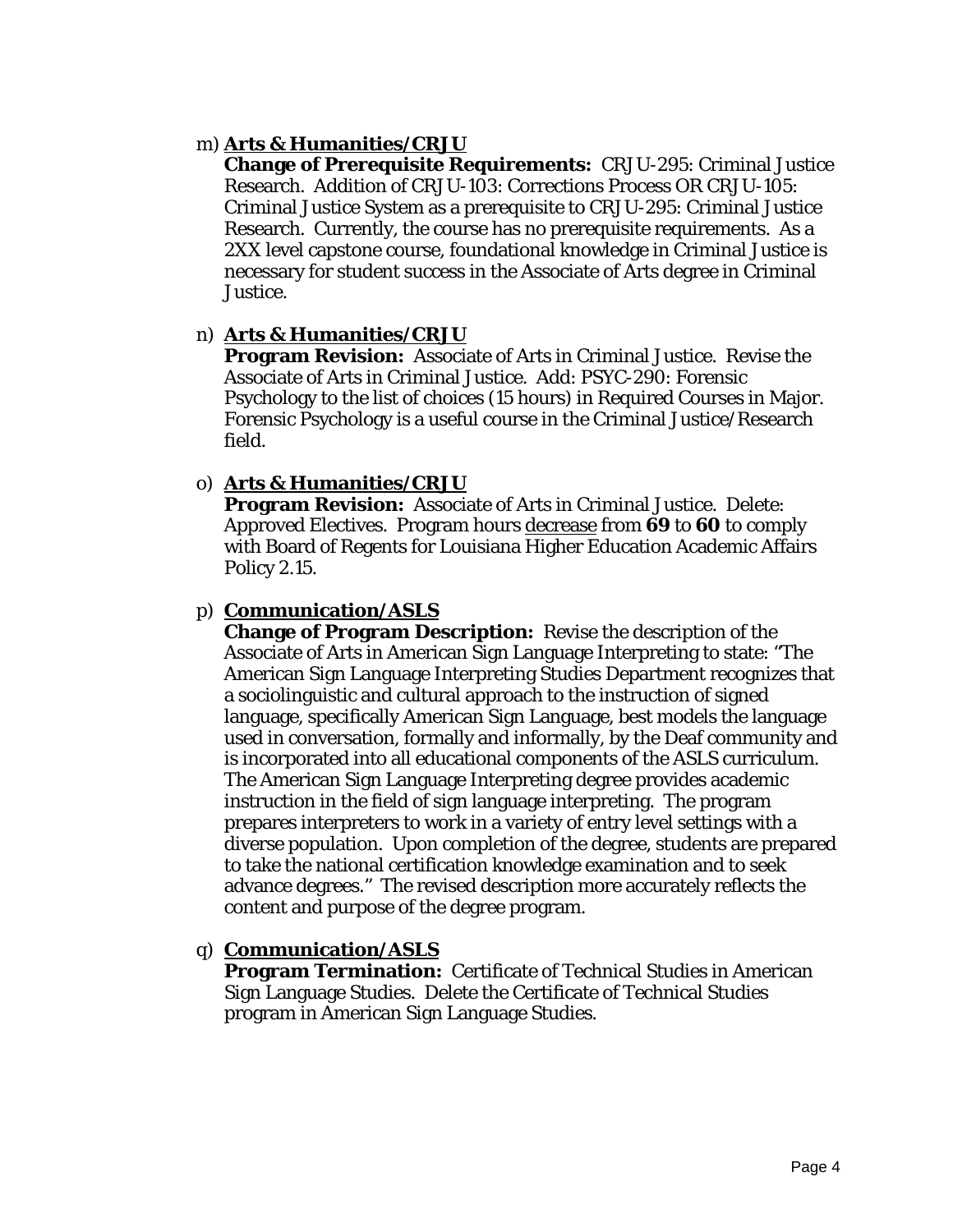# r) **Communication/ASLS**

**Program Revision:** Associate of Arts in American Sign Language Interpreting. Add: ASLS-101: American Sign Language I as a prerequisite to all courses in the degree program. Success in ASLS courses is dependent on foundational knowledge gained in ASLS-101: American Sign Language I. Adding the course as a prerequisite to other courses in the degree program will increase opportunities for student learning and success throughout the degree program. Delete: Required Related Courses: PSYC-127: General Psychology and SOCI-250: Studies in Cultural Diversity. Add: Social Science Requirement, 6 hours (with 3 hours at the 2XX level) to General Education Requirements. This allows students in the program to self-select General Education Social Science requirements from the menu of options, as opposed to defining General Education Social Sciences requirements. Delete: PHIL-175: Social Ethics from General Education Requirements. Add: Humanities requirement (3 hours) to General Education Requirements. This allows students in the program to self-select General Education Humanities requirement from the menu of options, as opposed to defining General Education Humanities requirement. Delete: ASLS-210: Comparative Linguistics from Required Courses in Major. Total program hours decrease from **69** to **66**.

#### s) **Communication/ASLS**

**Change of Course Title**: ASLS-204: Fingerspelling. Change the title of ASLS-204: Fingerspelling to ASLS-204: Fingerspelling and Numbering in ASL. The new title more accurately reflects the content and identified outcomes of the course.

#### t) **Communication/ASLS**

**Change of Course Title**: ASLS-205: ASL Literature. Change the title of ASLS-205: ASL Literature to ASLS-205: ASL Narratives. The new title more accurately reflects the content and identified outcomes of the course.

#### u) **Communication/ASLS**

**Change of Course Title**: ASLS-220: Fundaments of Transliteration. Change the title of ASLS-220: Fundamentals of Transliteration to ASLS-220: Introduction to Interpreting. The new title more accurately reflects the content and identified outcomes of the course.

#### v) **Communication/ASLS**

**Change of Course Title**: ASLS-235: Applied Linguistics. Change the title of ASLS-235: Applied Linguistics to ASLS-235: Discourse Analysis. The new title more accurately reflects the content and identified outcomes of the course.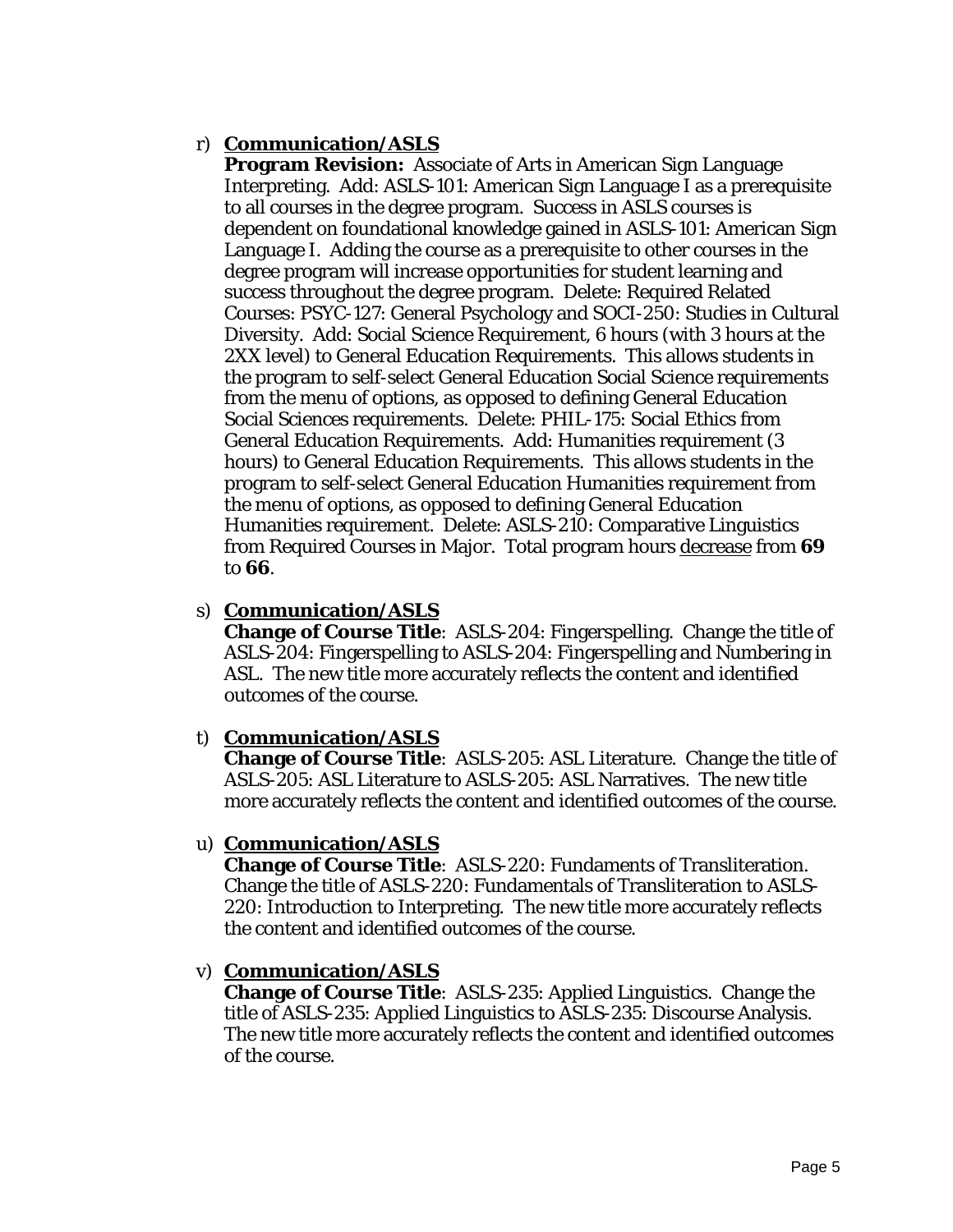#### w) **Communication/ASLS**

**Change of Course Title**: ASLS-252: Transliteration. Change the title of ASLS-252: Transliteration to ASLS-252: Specialized Topics in Interpreting. The new title more accurately reflects the content and identified outcomes of the course.

#### x) **Communication/ASLS**

**Change of Course Title**: ASLS-261: Interpreting I. Change the title of ASLS-261: Interpreting I to ASLS-261: English-to-ASL Interpreting. The new title more accurately reflects the content and identified outcomes of the course.

# y) **Communication/ASLS**

**Change of Course Title**: ASLS-262: Interpreting II. Change the title of ASLS-262: Interpreting to ASLS-262: ASL-to-English Interpreting. The new title more accurately reflects the content and identified outcomes of the course.

# z) **Communication/ASLS**

**Change of Course Title**: ASLS-263: Practicum. Change the title of ASLS-263: Practicum to ASLS-263: Interpreting Practicum. The new title more accurately reflects the content and identified outcomes of the course.

# aa)**Communication/ASLS**

**Course Deletion**: ASLS-210: Comparative Linguistics. Delete the course, ASLS-210: Comparative Linguistics, from the catalog of course offerings.

- bb)**Concept of New Program:** Associate of Arts for Transfer. Creation of an Associate of Arts degree program designed for Transfer. The degree will contain 39 hours of General Education Coursework and 21 hours of specialized tracks leading to Baccalaureate of Arts degrees in a range of subjects. Framework will be developed as a joint effort of the LCTCS Colleges. The degree will block transfer, as opposed to course-by-course, to Louisiana Universities in the Louisiana University, Southern University, and University of Louisiana Systems, and was promulgated by Louisiana Act-356.
- cc) **Concept of New Program:** Associate of Science for Transfer. Creation of an Associate of Science degree program designed for Transfer. The degree will contain 39 hours of General Education Coursework and 21 hours of specialized tracks leading to Baccalaureate of Science degrees in a range of subjects. Framework will be developed as a joint effort of the LCTCS Colleges. . The degree will block transfer, as opposed to courseby-course, to Louisiana Universities in the Louisiana University, Southern University, and University of Louisiana Systems, and was promulgated by Louisiana Act-356.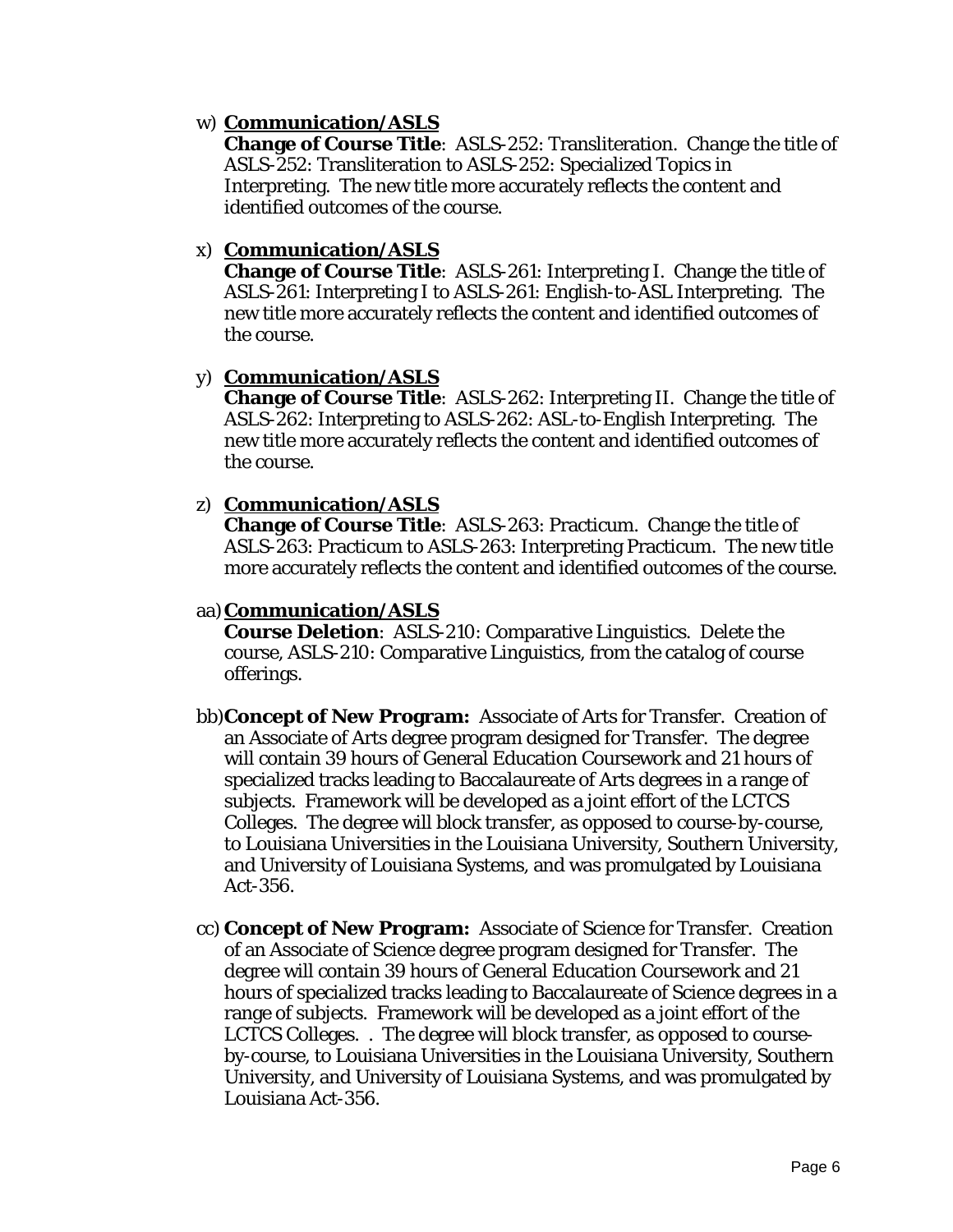#### **VII. Consent Agenda**

#### a) **Communication/ASLS**

**Master Syllabus Revision:** ASLS-101: American Sign Language I. Revise the Master Syllabus for ASLS-101: American Sign Language I to comply with PPM: AA.1503.1A.

#### b) **Communication/ASLS**

**Master Syllabus Revision:** ASLS-102: American Sign Language II. Revise the Master Syllabus for ASLS-101: American Sign Language II to comply with PPM: AA.1503.1A.

# c) **Communication/ASLS**

**Master Syllabus Revision:** ASLS-150: Introduction to Deaf Studies. Revise the Master Syllabus for ASLS-150: Introduction to Deaf Studies to comply with PPM: AA.1503.1A.

# d) **Communication/ASLS**

**Master Syllabus Revision:** ASLS-201: American Sign Language III. Revise the Master Syllabus for ASLS-201: American Sign Language III to comply with PPM: AA.1503.1A.

# e) **Communication/ASLS**

**Master Syllabus Revision:** ASLS-202: American Sign Language IV. Revise the Master Syllabus for ASLS-202: American Sign Language IV to comply with PPM: AA.1503.1A.

#### f) **Communication/ASLS**

**Master Syllabus Revision:** ASLS-204: Fingerspelling and Numbering in ASL. Revise the Master Syllabus for ASLS-204: Fingerspelling and Numbering in ASL to reflect new title, updated course content, and to comply with PPM: AA.1503.1A.

#### g) **Communication/ASLS**

**Master Syllabus Revision:** ASLS-205: ASL Narratives. Revise the Master Syllabus for ASLS-205: ASL Narrativies to reflect new title and to comply with PPM: AA.1503.1A.

#### h) **Communication/ASLS**

**Master Syllabus Revision:** ASLS-220: Introduction to Interpreting. Revise the Master Syllabus for ASLS-220: Introduction to Interpreting to reflect new title and to comply with PPM: AA.1503.1A.

#### i) **Communication/ASLS**

**Master Syllabus Revision:** ASLS-235: Discourse Analysis. Revise the Master Syllabus for ASLS-235: Discourse Analysis to reflect new title, updated course content, and to comply with PPM: AA.1503.1A.